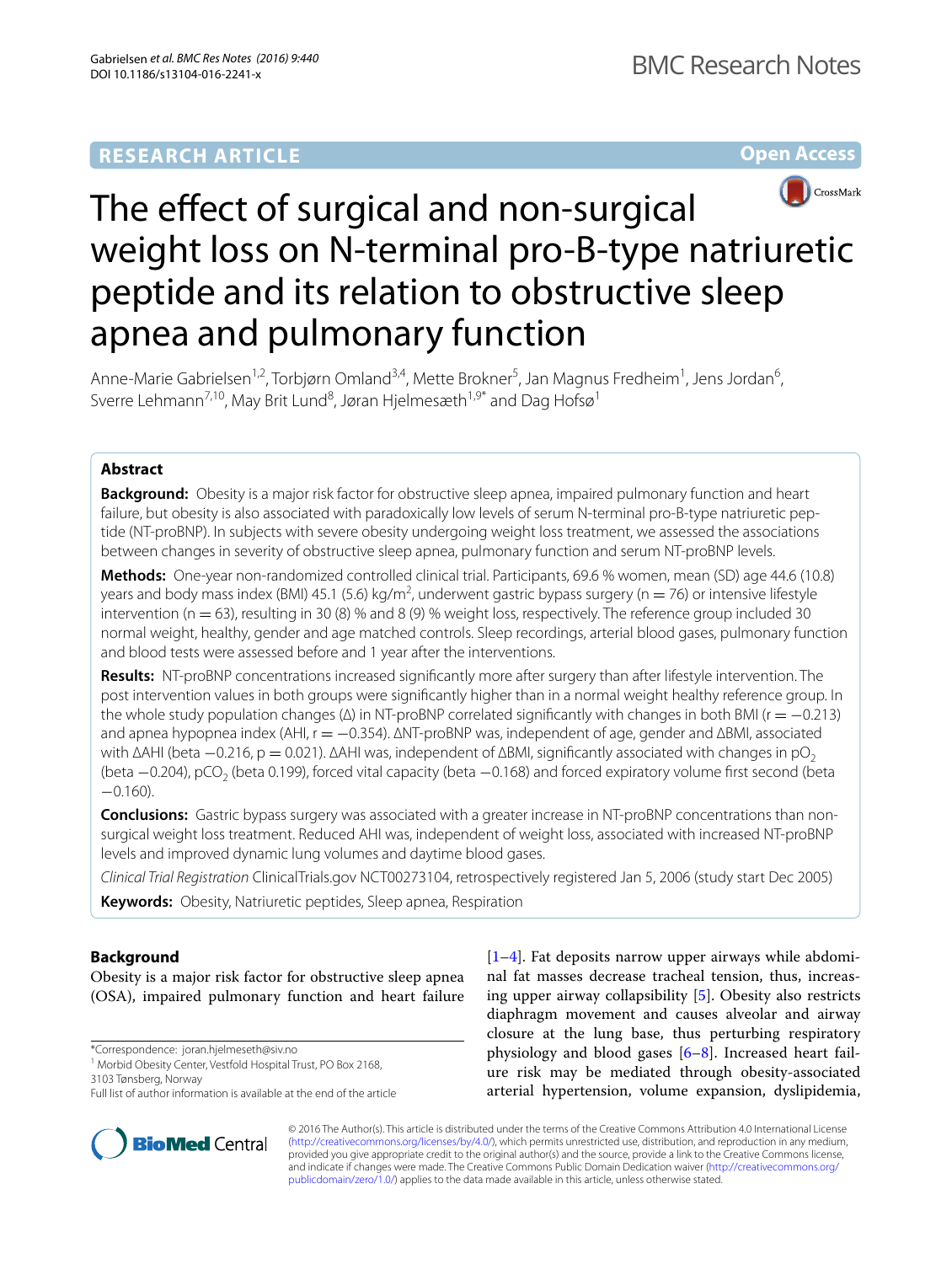and insulin resistance [[9](#page-6-5), [10\]](#page-6-6). The presence of OSA and impaired pulmonary function may further exacerbate cardiovascular risk and symptom burden.

ProBNP produced in ventricular cardiomyocytes is processed to the N-terminal peptide (NT-proBNP) and biologically active BNP. Circulating BNP and NT-proBNP levels are established heart failure biomarkers [\[11](#page-6-7)[–13\]](#page-6-8). In spite of the cardiac overload, circulating NT-proBNP/ BNP concentrations are paradoxically reduced in obesity [[14,](#page-6-9) [15\]](#page-6-10), and increase following either weight loss induced by bariatric surgery [[16](#page-6-11), [17](#page-7-0)] or intensive lifestyle intervention [[18\]](#page-7-1). Impaired natriuretic peptide release and increased degradation of BNP through adipose natriuretic peptide clearance receptors [\[19\]](#page-7-2) and neprilysin [[20](#page-7-3)] have been reported. Moreover, adipose natriuretic peptide clearance receptor expression decreases with weight loss [[21\]](#page-7-4). Although NT-proBNP is not cleared by NPR-C receptors or neprilysin, there is still an inverse association between body mass index (BMI) and NT-proBNP [[15\]](#page-6-10). Natriuretic peptides counteract cardiac overload through natriuresis and vasodilatation. They also augment lipid mobilization and muscular oxidative capacity, thereby ameliorating obesity-associated metabolic disease [[22–](#page-7-5)[28](#page-7-6)]. Finally, natriuretic peptide receptors are expressed in the lung, and natriuretic peptide infusion elicits bronchial dilatation [[29\]](#page-7-7). While relative natriuretic peptide deficiency could link cardiometabolic and pulmonary disease in obesity, data concerning the associations between OSA severity and pulmonary function, blood gases and NT-proBNP is scarce [[30](#page-7-8)].

We have previously shown that improvements in obstructive sleep apnea [[5\]](#page-6-2), pulmonary function and blood gases [[31](#page-7-9)], and obesity related cardiovascular risk factors [[32](#page-7-10), [33](#page-7-11)] in subjects with morbid obesity following surgical and non-surgical weight loss are mediated through weight loss and not by the surgical procedure per se. This ancillary study assesses the impact of surgical and non-surgical weight-loss, obstructive sleep apnea, and pulmonary function on circulating NT-proBNP. Given the hemodynamic stress imposed by OSA and pulmonary disease, we hypothesized that improvement in OSA and pulmonary function would counterbalance the expected increase in NT-proBNP during weight loss. Furthermore, we assessed the associations between apnea hypopnea index (AHI) and pulmonary function during weight loss.

### **Methods**

#### **Subjects and intervention**

The MOBIL study (ClinicalTrials.gov identifier NCT00273104) was conducted at Vestfold Hospital Trust, Norway, between December 2005 and June 2009. Patients in the surgery group underwent laparoscopic

Roux-en-Y gastric bypass surgery and were examined by a surgeon after 6 weeks and assessed by a dietician quarterly. Moreover, the subjects in both treatment groups were seen by an internist every half a year, in addition to a dietician when required. The subjects in the lifestyle group were referred to a rehabilitation center (Evjeklinikken) specializing in the care of morbid obesity. The 1-year lifestyle program aimed to induce a weight loss of at least 10 %, and composed of four stays at the center, with a total of a 7 weeks stay. The daily program was divided between physical activity (3–4 h) and different psychosocial interventions involving a medical doctor, a nutritionist, a physiotherapist and a trained nurse. Details concerning the interventions have been published previously [\[32](#page-7-10)]. For analyses of NT-proBNP the subjects with morbid obesity were compared with a reference group of 30 normal weight controls (67 % female), mean BMI (SD) 22.7 (1.5)  $\text{kg/m}^2$ , mean age (SD) 42.6 (8.5) years, recruited among employees at Vestfold Hospital Trust.

#### **Examinations and definitions**

Daytime arterial blood gases, pulmonary function tests, sleep registrations and blood samples were carried out at baseline and 1 year after intervention. All subjects were examined by a physician. Weight, height, medical history, including smoking (pack/years), medications and electrocardiograms were recorded [\[31](#page-7-9)]. Asthma was defined as physician-diagnosed asthma, and chronic obstructive pulmonary disease was defined as forced expiratory volume first second (FEV1)/forced vital capacity (FVC) <0.7 [[34\]](#page-7-12).

#### **Sleep recordings**

Sleep recordings were performed using Embletta™; a nine channel portable somnograph including pulse oximetry. An apnea was defined as a 90 % or more reduction in baseline nasal airflow lasting at least 10 s. A hypopnea was defined as a 50–90 % reduction in pre-event nasal airflow lasting  $\geq$ 10 s accompanied by at least a 3 % drop in oxygen saturation. AHI was defined as the total number of apneas and hypopneas (events) per hour. Oxygen desaturation index was defined as the number oxygen desaturations ( $\geq$ 3 % drop) per hour. Obstructive sleep apnea (OSA) was defined as being  $\geq$ 5 events per hour during sleep. OSA was categorized into mild (AHI 5 to <15 events/hour), moderate (AHI 15 to <30 events/ hour) and severe (AHI  $\geq$  30 events/hour) (5). Scoring rules were in accordance with the 2007 American Academy of Sleep Medicine manual for scoring sleep [[35\]](#page-7-13). To assess the effect of moderate/severe OSA in this study, we dichotomized the subjects into high AHI ( $\geq$ 15 events/ hour) and low AHI (<15 events/hour).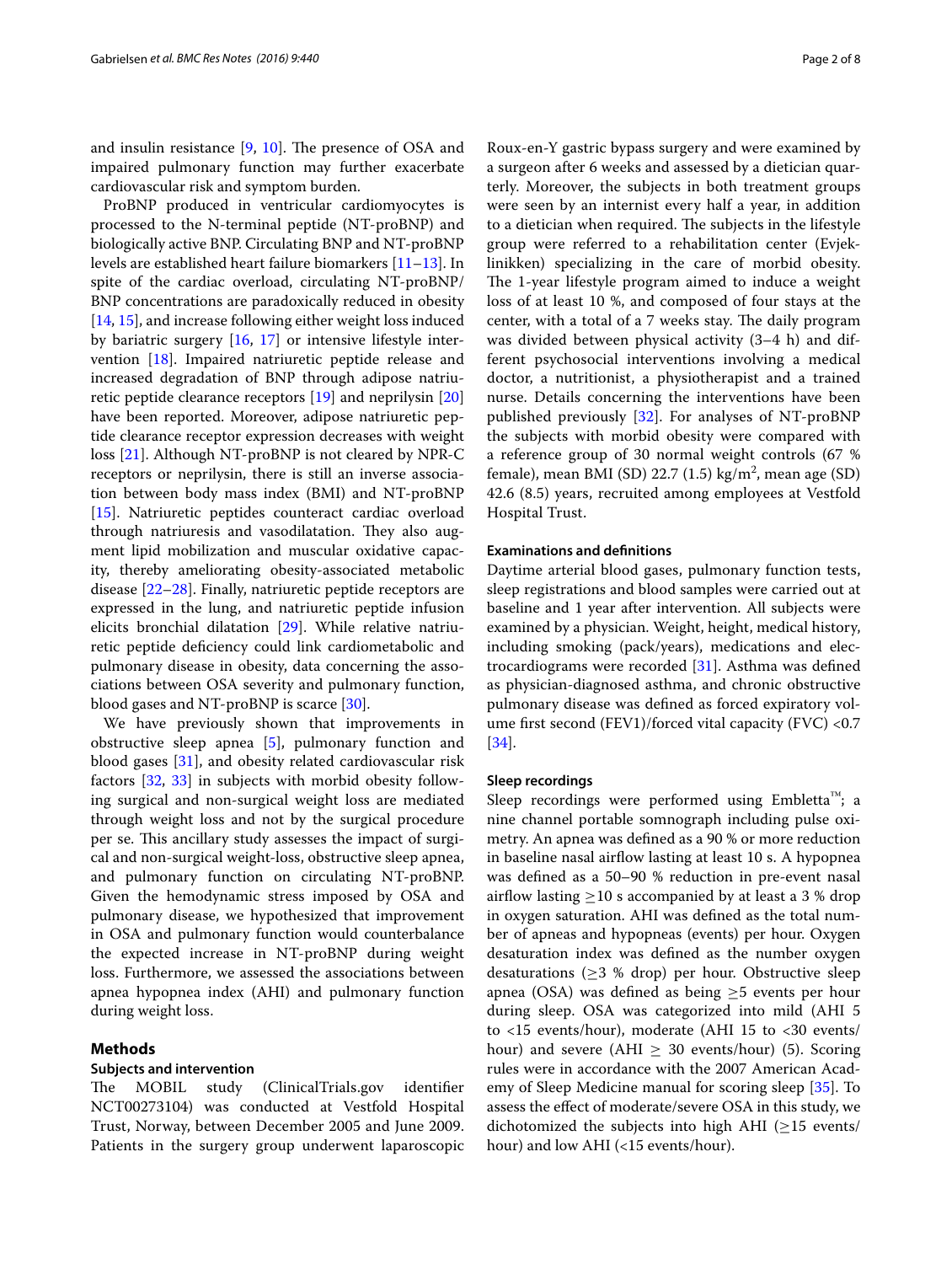Patients with AHI  $\geq 15$  events/hour, or AHI 5 to <15 events/hour and symptoms of sleep apnoea, were offered a CPAP (Continuous positive airway pressure—Autoset spirit, ResMed), while patients with additional daytime hypercapnia ( $PCO<sub>2</sub> > 6.0$  kPa) were offered a bilevel PAP (VPAP 4, ResMed). These subjects were followed at their outpatient clinics.

#### **Pulmonary function measurements**

Pulmonary function measurements included dynamic spirometry, static lung volumes and gas diffusion capacity. These tests were carried out by two experienced nurses according to the guidelines recommended by the ATS-ERS task force [\[36–](#page-7-14)[38\]](#page-7-15). Recorded variables were: FVC (forced vital capacity), FEV1 (forced vital capacity the first second first second), FEV1/FVC, TLC (total lung capacity), VC (vital capacity), IC (inspiratory capacity), FRC (functional residual capacity), ERV (expiratory reserve volume), RV (residual volume), DLCO (diffusion capacity of carbon monoxide) and DLCO/VA (DLCO/ alveolar volume). The Jaeger Master Lab (Eric Jaeger, Wurzburg, Germany) was used in all tests and calibrated daily using a 1 l syringe. The reference values were those recommended by the European Respiratory Society (ERS) [\[39\]](#page-7-16). However, since the ERS offers no reference values for ERV, the Jaeger Master Lab reference values were used instead. All tests were carried out between 9 am and 10 am with the subjects sitting in an upright position wearing a nose clip. No anti-obstructive medication was allowed prior to pulmonary function testing.

### **Blood gas analyses**

Arterial blood for the analysis of gases during room air breathing was drawn in all patients from the radial artery after a 5-min rest period. Arterial puncture was performed by either a physician (AMG) or two experienced nurses. For analyses we used an ABL 735 Radiometer (Copenhagen, Denmark) calibrated in accordance with the manufacturer's specifications.

## **Blood samples**

Venous blood samples were collected after overnight fasting, clotted for 30 min at room temperature, and serum was separated by centrifugation. Samples were either analyzed immediately or stored at −80 °C until analysis [\[32](#page-7-10)]. NT-proBNP was analyzed by an immunometric assay on Vitros 5600 (Ortho-Clinical Diagnostics, NJ, USA), using calibrators and reagents from Ortho-Clinical Diagnostics according to the manufacturer's instructions. Serum from the reference group had not been thawed previously. By contrast, 47 % of the baseline serum samples from the morbidly obese population had been thawed once, 5 % had been thawed two or three times, and 48 % had never been thawed. The frequency of freeze-thaw cycles did not differ significantly between the AHI groups or the intervention groups. The coefficient of variation was 8 %.

## **Statistical analyses**

Data are presented as mean (SD) or number (%) unless otherwise specified. Between-group comparisons were analyzed using independent samples *t* test, Mann–Whitney U test or multiple linear regression analysis for continuous variables and Fisher's exact test for categorical variables. Within-group comparisons were performed using paired samples t test for continuous variables. The effect size and statistical significance of the uni- and multivariate associations were evaluated using Pearson's correlation and linear regression analyses. NT-proBNP had a skewed distribution and the values were therefore transformed to approximate normal distribution using natural logarithms (ln-transformation). NT-proBNP values were missing in three subjects due to shortage of serum, and one subject had missing AHI value due to non-compliance. In addition, three subjects had predicted mean ΔNT-proBNP values >3 SD from mean and were excluded from the analyses (two of these subjects developed heart failure during the intervention period). The significance level was set at 0.05. Statistical analyses were performed using SPSS 22.0 (SPSS Inc., Chicago, IL).

## **Results**

A total of 76 subjects underwent laparoscopic Roux-en-Y gastric bypass surgery, [53 (70 %) female, mean (SD) age 43 (11) years, mean (SD) BMI 46.7 (5.7) kg/m<sup>2</sup>], while 63 subjects attended an intensive lifestyle intervention program,  $[44 (70 %)$  women, mean  $(SD)$  age  $47 (11)$  years, mean (SD) BMI 43.4 (5.0) kg/m<sup>2</sup>]. Mean (SD) weight reduction was 30 (8) % in the surgery group and 8 (9) % in the lifestyle group [\[32](#page-7-10)] with post intervention BMIs of 32.6 (5.2) and 39.6 (5.6) kg/m<sup>2</sup>, respectively ( $p < 0.001$ ).

# **NT‑proBNP—association with surgical and non‑surgical weight loss**

At baseline, women had significantly higher NT-proBNP levels than men [median (25–75 percentiles) 7.4 (5.2– 12.3) pmol/l versus 5.1  $(3.4–8.3)$  pmol/l, p = 0.004]. Moreover, NT-proBNP correlated significantly with age  $(r = 0.196, p = 0.024)$ , but not with pack years  $(r = 0.002,$ p = 0.980). NT-proBNP at baseline did not differ between those who had gastric bypass surgery  $(n = 71)$ or those who were treated with intensive lifestyle intervention ( $n = 62$ , Fig. [1](#page-3-0)).

NT-proBNP increased significantly after both interventions, but significantly more in the surgery group (Fig. [1](#page-3-0)). The post intervention values were significantly higher in the surgery and lifestyle groups than the in the reference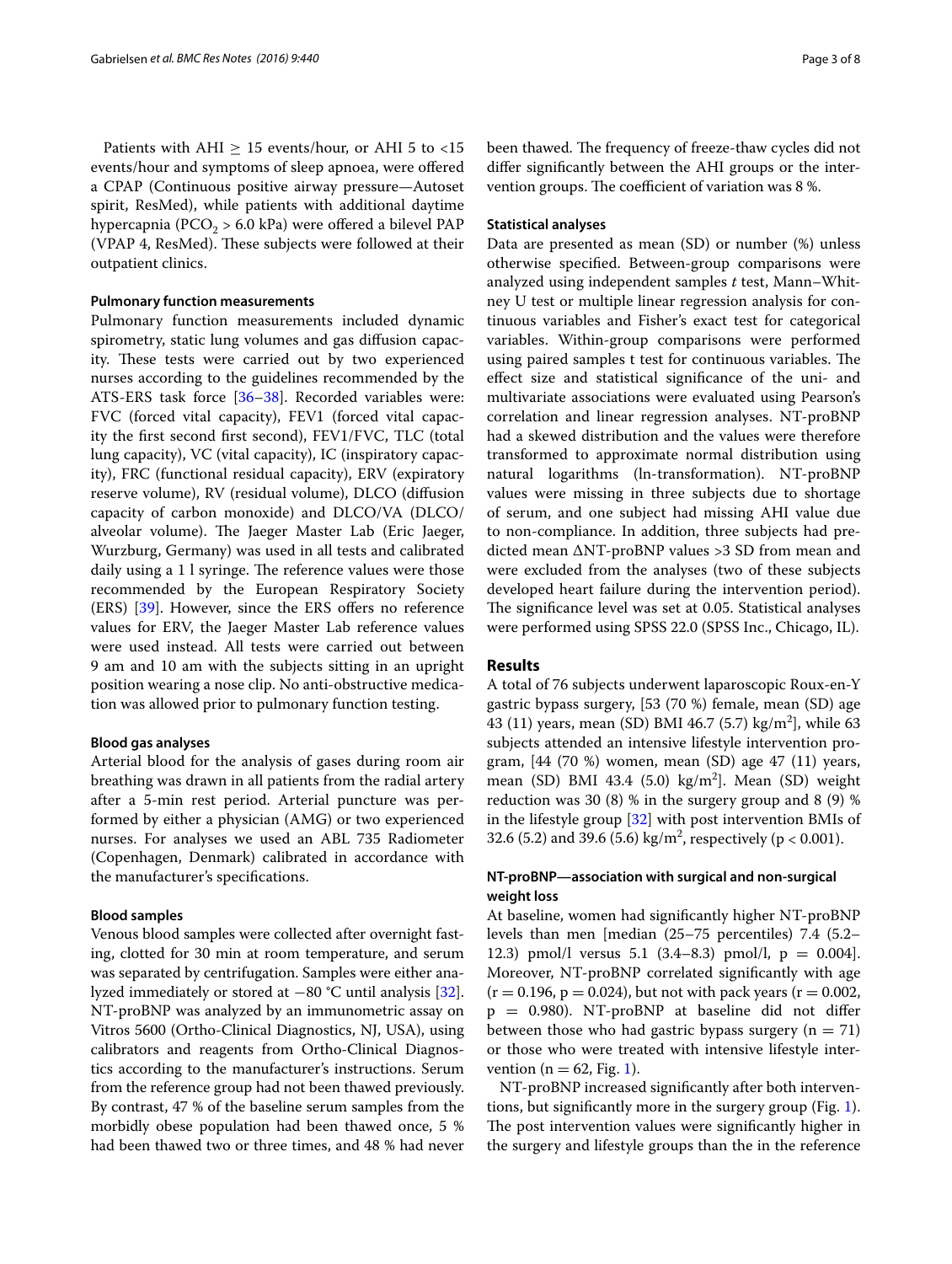

<span id="page-3-0"></span>group ( $p < 0.001$ ,  $p = 0.010$ , respectively). In addition, there was a negative correlation between changes in BMI and NT-proBNP (Fig. [2](#page-3-1)) and this correlation was independent of type of intervention (no "group  $x \Delta NT$ proBNP" interaction,  $p = 0.409$ ).

# **NT‑proBNP at baseline—association with AHI and pulmonary function**

Baseline characteristics and comorbidities of the low and high AHI groups are shown in Table [1](#page-4-0) and Additional file [1](#page-6-12): Table S1. In the low AHI group subjects were younger than in the high AHI group, while the mean BMI was lower and the proportion of females was higher. Four subjects (10 %) with high AHI had five or more central apneas during the night, whereas none with low AHI had central apneas ( $p = 0.008$ ).

No significant difference in NT-proBNP levels at baseline between the low and high AHI groups were observed (Fig. [3\)](#page-4-1). NT-proBNP correlated significantly and positively with both FRC ( $r = 0.329$ ,  $p < 0.001$ ) and RV ( $r = 0.215$ ,  $p = 0.017$ ), but not with other static or dynamic lung volumes, measures of diffusing capacity or blood gas values. The associations between NTproBNP and FRC (Beta =  $0.296$ , p =  $0.002$ ), but not RV (Beta  $= 0.152$ ,  $p = 0.112$ ), persisted after adjusting for pack years, gender, age and BMI.

# **NT‑proBNP during weight loss—association with changes in AHI and pulmonary function**

ΔAHI varied considerably (range −75 to 30 events/ hour) and was negatively and significantly associated with  $\triangle NT$ -proBNP (Fig. [4](#page-4-2)). This association



<span id="page-3-1"></span>persisted after adjusting for age, gender and ΔBMI (beta =  $-0.216$ , p = 0.021). In this model, the association between ΔBMI and ΔNT-proBNP observed in the univariate analyses was no longer significant (beta  $-0.130$ , p = 0.156). There was no significant interaction between treatment group and  $\Delta$ AHI (p = 0.056). ΔNT-proBNP correlated significantly with ΔDLCO/VA  $(r = -0.185, p = 0.034)$ ,  $\Delta IC$   $(r = -0.225, p = 0.013)$ and  $\triangle$ ERV (r = 0.243, p = 0.007). However, after adjustments for age, gender, pack years and ΔBMI, these associations were attenuated and no longer significantly associated with ΔNT-proBNP.

# **Pulmonary function—association with AHI at baseline and during weight loss**

Hypercapnia and hypoxemia were observed in the high AHI group (Table [1](#page-4-0)). With the exception of a significantly higher TLC in the low AHI group, no differences in static and dynamic lung volumes or measures of diffusing capacity were observed. After adjustments for age, gender, pack years and baseline BMI, only  $pO<sub>2</sub>$  remained significantly higher in subjects with AHI <15 than in those with AHI  $\geq$ 15 (p = 0.035).

Univariate linear regression analyses showed that  $\Delta$ AHI were negatively associated with changes in pO<sub>2</sub>, FVC, FEV1, VC and ERV and positively associated with changes in  $pCO<sub>2</sub>$  (Additional file [1:](#page-6-12) Table S2). After multiple adjustments, the associations between ΔAHI and changes in  $pO_2$ ,  $pCO_2$ , FVC and FEV1 were attenuated, but remained significant. Although statistically significant, the effect sizes were small and explained one to four percent of the variation (squared partial correlation) in these variables. By contrast, the associations between weight loss (ΔBMI) and dynamic lung volumes were large, explaining 25 % of the variation in both ΔFVC and ΔFEV1. No interactions with ΔBMI were found for any of these variables.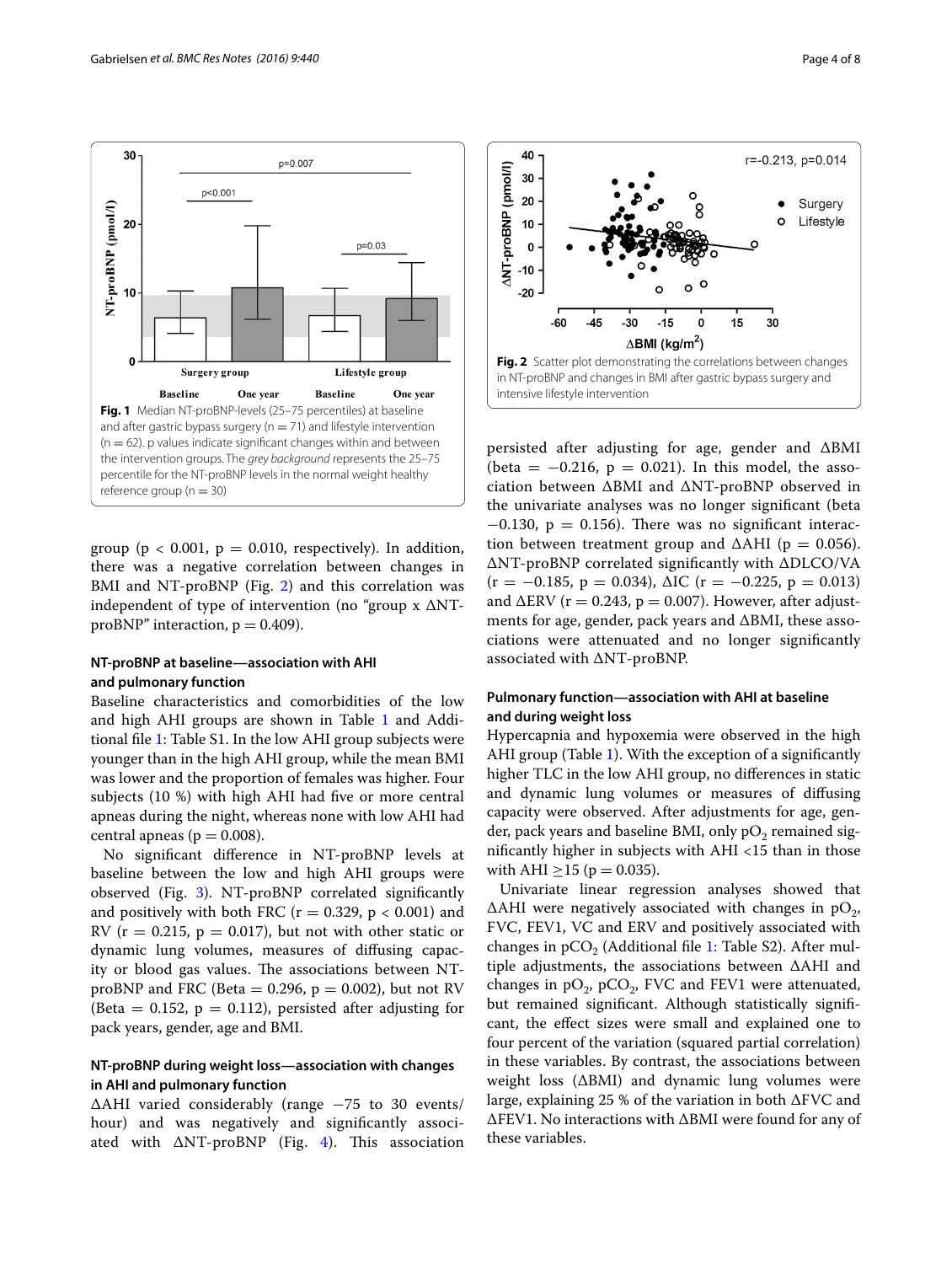# <span id="page-4-0"></span>**Table 1 Baseline characteristics according to AHI level**

| Variable                                                        | Low AHI<br>(<15 events/hour) | <b>High AHI</b><br>(≥15 events/hour) | p       |
|-----------------------------------------------------------------|------------------------------|--------------------------------------|---------|
| Number (n)                                                      | 96                           | 42                                   |         |
| Female gender (%)                                               | 76 (79)                      | 20 (48)                              | < 0.001 |
| Age (years)                                                     | 43.0 (11.1)                  | 48.2 (9.4)                           | 0.009   |
| BMI ( $kg/m2$ )                                                 | 44.4(5.0)                    | 46.8(6.6)                            | 0.022   |
| Surgical treatment (%)                                          | 50(52)                       | 26(62)                               | 0.353   |
| Arterial blood gases                                            |                              |                                      |         |
| $pO2$ (kPa)                                                     | 11.8(1.3)                    | 10.7(1.4)                            | < 0.001 |
| $pCO2$ (kPa)                                                    | 5.1(0.5)                     | 5.5(0.5)                             | 0.001   |
| Diffusing capacity                                              |                              |                                      |         |
| DLCO (diffusing capacity for carbon monoxide)<br>(% pred)       | 93 (13)                      | 92 (17)                              | 0.752   |
| DLCO/VA (diffusing capacity for CO/alveolar volume)<br>(% pred) | 106(15)                      | 111 (19)                             | 0.135   |
| Dynamic lung volumes                                            |                              |                                      |         |
| FVC (forced vital capacity) (% pred)                            | 104(14)                      | 98 (16)                              | 0.055   |
| FEV1 (forced vital capacity first second) (% pred)              | 94(15)                       | 93 (20)                              | 0.680   |
| Static lung volumes                                             |                              |                                      |         |
| TLC (total lung capacity) (% pred)                              | 100(13)                      | 94 (13)                              | 0.033   |
| IC (inspiratory capacity) (% pred)                              | 123(22)                      | 115(25)                              | 0.098   |
| VC (vital capacity) (% pred)                                    | 100(15)                      | 96 (18)                              | 0.136   |
| FRC (functional residual capacity) (% pred)                     | 82 (17)                      | 79 (16)                              | 0.315   |
| ERV (expiratory reserve volume) (% pred)                        | 48 (35)                      | 49 (34)                              | 0.885   |
| RV (residual volume) (% pred)                                   | 101 (28)                     | 97(27)                               | 0.493   |

Data are presented as mean (SD), or n (%), as appropriate





# <span id="page-4-1"></span>**Discussion**

This study has three key findings. First, NT-proBNP values rose significantly more after gastric bypass surgery than after lifestyle intervention, and the post intervention NT-proBNP values in both groups were significantly higher than in a normal weight reference group. Second, enhanced NT-proBNP levels correlated with weight loss <span id="page-4-2"></span>and reduction in AHI. Third, the results did not confirm our hypotheses that improved pulmonary function and improvement of OSA might counterbalance NTproBNP-increase during weight loss.

In addition, reduced AHI was, independent of weight loss, associated with improved dynamic lung volumes and daytime blood gases. Together, these findings suggest that perturbed BNP release, indicated by low circulating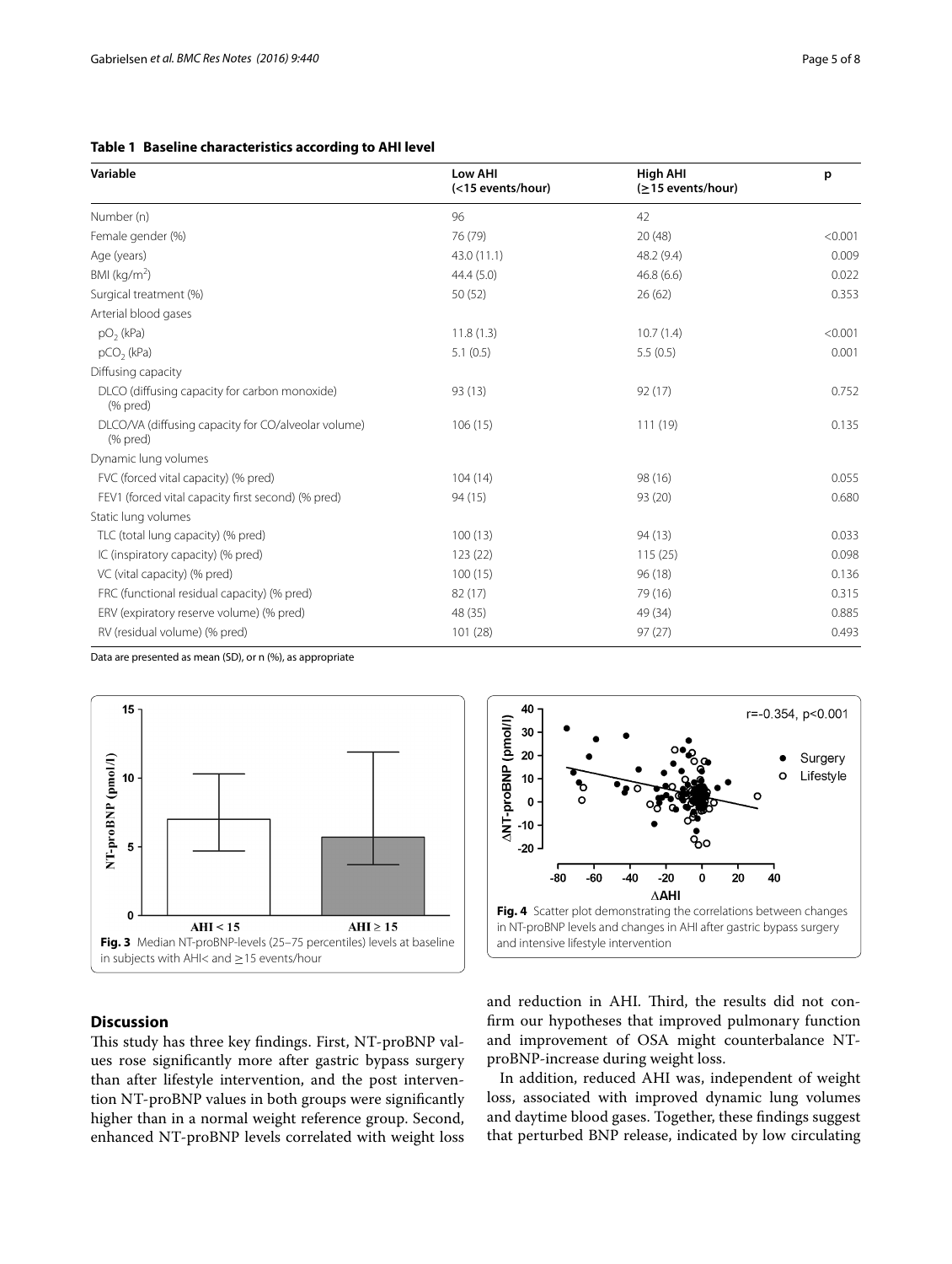NT-proBNP, could provide a common mechanism linking cardiometabolic disease and OSA in morbid obesity. Moreover, the study may have implications for the use of NT-proBNP as a clinical biomarker in such patients.

#### **NT‑proBNP—associations with weight loss and AHI**

Given the known obesity-associated increase in cardiac volume loading and left ventricular mass, the low to normal NT-proBNP values observed in morbid obesity in both the present study and previous studies [[14](#page-6-9), [15](#page-6-10), [40\]](#page-7-17) are unexpected. In fact, and in line with our finding, NT-proBNP increases after weight reduction induced by either gastric bypass [[16](#page-6-11), [17](#page-7-0)] or lifestyle interventions  $[18]$  $[18]$ , while the heart is unloaded. In our study, patients following weight loss, while remaining overweight-obese, nevertheless exhibited higher NT-proBNP values compared to a normal weight reference group. This hitherto unknown phenomenon suggests that weight loss may unmask cardiac strain-induced BNP release. It is also possible that glomerular hyperfiltration which is associated with obesity [[41,](#page-7-18) [42\]](#page-7-19) may result in lower concentrations of NT-proBNP in obese patients. Weight loss also affects natriuretic peptide clearance mechanisms [[21\]](#page-7-4) such that systemic BNP availability is expected to increase further. These findings may indicate that the presence of obesity may disable BNP release, which could be regarded as safeguard against excess cardiac loading.

The association between sleep apnea and heart failure is well documented [[43,](#page-7-20) [44\]](#page-7-21). NT-proBNP levels might therefore be expected to be particularly high in patients with OSA. However, our findings showed NTproBNP levels to not be significantly higher in subjects with OSA than in subjects without OSA. Partly contrasting this finding, we found a negative association between changes in NT-proBNP and changes in AHI. The association remained after adjustments for changes in BMI. In partial agreement with this finding, an inverse association between obstructive sleep apnea severity and NT-proBNP levels was observed in a study of 1655 community-dwelling participants [[45\]](#page-7-22). However, and in contrast to our findings, this association was markedly attenuated after adjustments for BMI. Furthermore, several other studies have reported conflicting data. In a community-based study of 349 Swedish women, a positive dose-relationship between the severity of AHI index and morning BNP level was found [\[46](#page-7-23)], and these findings were in line with an earlier, smaller study [\[47](#page-7-24)]. In a study of 64 patients with heart failure, no relationship between elevated BNP levels and frequency of sleep apnea was observed [[48](#page-7-25)]. In another study including both patients with heart failure and healthy subjects, no associations between BNP levels and sleep apnoea severity were reported in either group [[49\]](#page-7-26).

To sum up, our findings did not support our hypothesis that reduced AHI might counterbalance NT-proBNPincrease during weight loss. Rather the contrary, the increase in NT-proBNP seemed to be more strongly associated with the reduction in AHI than the reduction in BMI.

#### **Pulmonary function—interplay with NT‑proBNP and AHI**

We have previously shown that improvements in blood gases and pulmonary function after surgical and nonsurgical weight loss are mediated through weight loss [[31\]](#page-7-9). The analyses presented in the current paper go further and show significant associations between decreased AHI and improved blood gases as well as dynamic volumes. A decrease in obstructive sleep apnea severity was, independent of weight loss, associated with improvements in arterial  $pO_2$  and  $pCO_2$  as well as an increase in FEV1 and FVC. It has been shown that natriuretic peptide receptors are expressed in the lung, and natriuretic peptide infusion elicits bronchial dilatation [[29\]](#page-7-7). It is tempting to speculate that natriuretic peptides in this way may improve lung function and thereby possibly explain the weight loss independent association between increasing NT-proBNP and decreasing AHI. Importantly, with the exception of a small positive independent association between NT-proBNP and FRC at baseline, we did not find any significant associations between NT-proBNP levels and measures of pulmonary function at baseline or during weight loss supporting this hypothesis.

# **Strengths and limitations**

The strengths of this study include the prospective and comparative design, and the generalizability of the study is relatively high due to the small number of exclusion criteria. The non-randomized design reduces the internal validity of the study. The serum samples were frozen in a biobank for up to 8 years. Although NT-proBNP has been shown to be stable after storage frozen for 2 years and after multiple freeze-thaw cycles [[50](#page-7-27), [51](#page-7-28)], we cannot rule out that the higher frequency of freeze-thaw cycles in the morbidly obese population might have resulted in lower NT-proBNP levels than in the reference population. Due to multiple comparisons there is an increased risk of false positive results (type 1 errors). Echocardiography pre and post intervention might have added important information regarding heart function. In addition, the present study lacks compliance data from the CPAP and bilevel machines regarding the use at night. Finally, the study participants were mainly of European origin, meaning that the results cannot automatically be generalized to include other ethnic groups.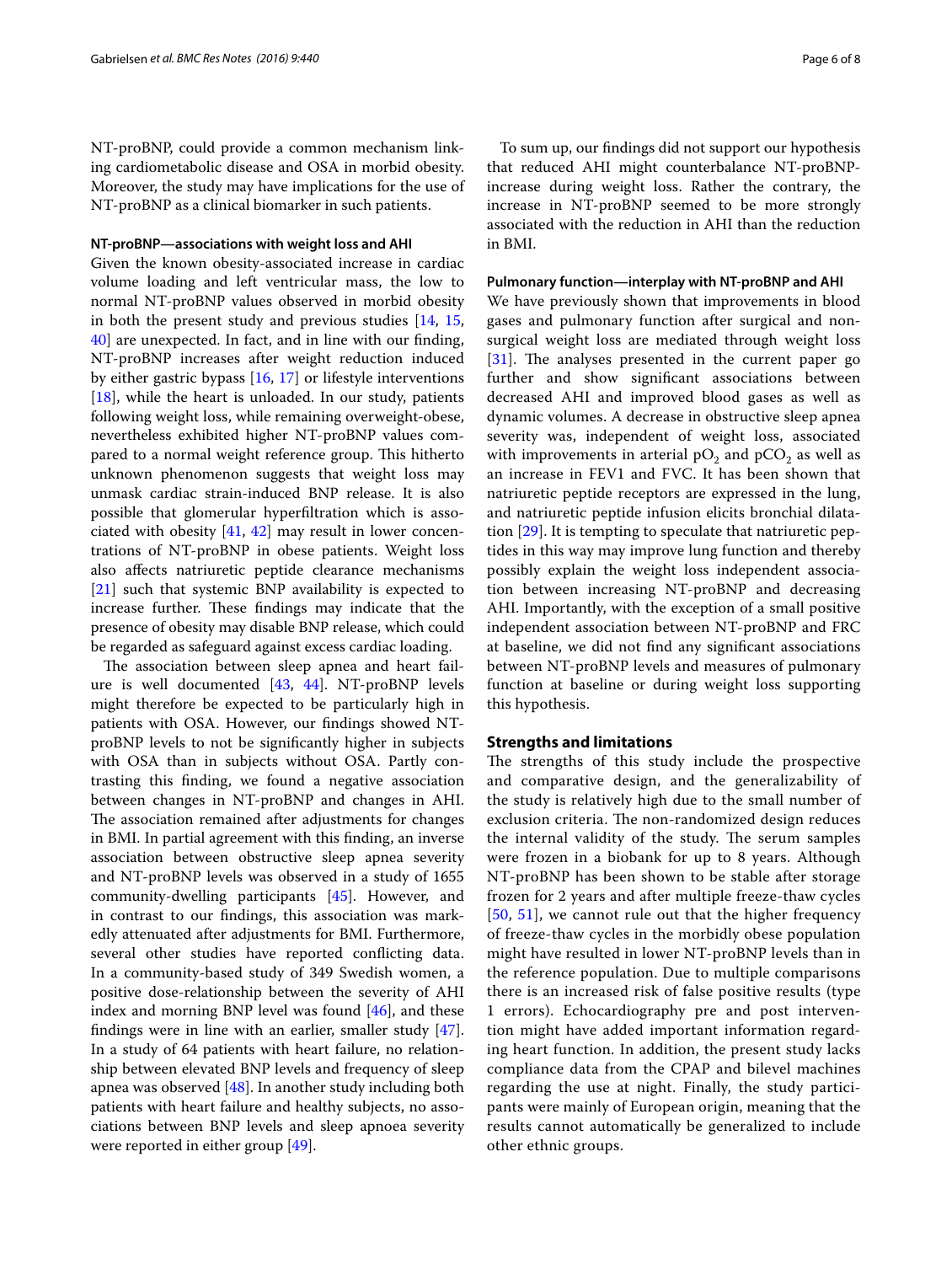# **Conclusions**

In conclusion, weight loss following life style intervention or bariatric surgery reverses BNP deficiency in patients with morbid obesity. This increase could beneficially affect cardiovascular and metabolic disease. More research regarding the beneficial effects of NT-proBNP and BNP in heart failure is thus needed, a position supported by findings from the PARADIGM study which showed improved outcomes in heart failure patients treated with combined angiotensin receptor and neprilysin inhibition [\[52](#page-7-29), [53\]](#page-7-30). The latter augments systemic natriuretic peptide availability.

In contrast with our hypotheses, the significant improvements in OSA and pulmonary function at follow up did not counterbalance the NT-proBNP-increase during weight loss. Rather the contrary, the increase in NT-proBNP seemed to be more strongly associated with the reduction in AHI than the reduction in BMI. This is difficult to explain, but one might speculate that natriuretic peptides may elicit bronchial dilatation [[29](#page-7-7)] and, accordingly, improve lung function and OSA. However, our findings are clearly hypothesis generating and need further study.

# **Additional file**

<span id="page-6-12"></span>**[Additional file 1.](http://dx.doi.org/10.1186/s13104-016-2241-x)** Additional tables.

#### **Abbreviations**

BMI: body mass index; NT-proBNP: N-terminal peptide; OSA: obstructive sleep apnea; AHI: apnea hypopnea index; CPAP: continuous positive airway pressure; FEV1: forced expiratory volume in one second; FVC: forced vital capacity; DLCO: diffusing capacity for carbon monoxide; DLCO/VA: diffusing capacity for carbon monoxide/alveolar volume; TLC: total lung capacity; IC: inspiratory capacity; VC: vital capacity; FRC: functional residual capacity; ERV: expiratory reserve volume; RV: residual volume.

#### **Authors' contributions**

AMG, JH, TO and DH planed the study. AMG, JMF and DH organized the study and collected data. AMG and DH performed the statistical analyses. AMG had the major role in writing the manuscript. All authors analyzed and interpreted the data and revised the manuscript critically. All authors read and approved the final manuscript.

#### **Author details**

<sup>1</sup> Morbid Obesity Center, Vestfold Hospital Trust, PO Box 2168, 3103 Tønsberg, Norway. <sup>2</sup> Department of Internal Medicine, Vestfold Hospital Trust, Tønsberg, Norway. <sup>3</sup> Division of Medicine, Akershus University Hospital, Lørenskog, Norway. <sup>4</sup> Institute of Clinical Medicine, Center for Heart Failure Research, University of Oslo, Oslo, Norway. <sup>5</sup> Department of Clinical Chemistry, Vestfold Hospital Trust, Tønsberg, Norway. <sup>6</sup> Institute for Clinical Pharmacology, University of Hannover, Hanover, Germany.<sup>7</sup> Department of Thoracic Medicine, Haukeland University Hospital, Bergen, Norway. 8 Department of Respiratory Medicine, Oslo University Hospital, Oslo, Norway.<sup>9</sup> Department of Endocrinology, Morbid Obesity and Preventive Medicine, Institute of Clinical Medicine, University of Oslo, Oslo, Norway. 10 Department of Clinical Science, University of Bergen, Bergen, Norway.

#### **Competing interests**

The authors declare that they have no competing interests.

#### **Availability of data and materials**

Data supporting our findings cannot be shared due to local laws and regulations.

#### **Ethics approval and consent to participate**

The study was approved by the regional ethics committee of what was formerly the Southern Norway Regional Health Authority. Written informed consent was provided by all participants.

#### **Funding**

This research was funded by the Vestfold Hospital Trust.

Received: 16 April 2016 Accepted: 29 August 2016 Published online: 13 September 2016

#### **References**

- <span id="page-6-0"></span>1. Obesity: preventing and managing the global epidemic. Report of a WHO consultation. World Health Organ Tech Rep Ser. 2000;894:1–253.
- 2. Alberti KG, Eckel RH, Grundy SM, Zimmet PZ, Cleeman JI, Donato KA, et al. Harmonizing the metabolic syndrome: a joint interim statement of the International Diabetes Federation Task Force on epidemiology and prevention; national heart, lung, and blood institute; American Heart Association; World Heart Federation; International Atherosclerosis Society; and International Association for the Study of Obesity. Circulation. 2009;120:1640–5.
- 3. Naimark A, Cherniack RM. Compliance of the respiratory system and its components in health and obesity. J Appl Physiol. 1960;15:377–82.
- <span id="page-6-1"></span>4. Hubert HB, Feinleib M, McNamara PM, Castelli WP. Obesity as an independent risk factor for cardiovascular disease: a 26-year follow-up of participants in the Framingham Heart Study. Circulation. 1983;67:968–77.
- <span id="page-6-2"></span>5. Fredheim JM, Rollheim J, Sandbu R, Hofsø D, Omland T, Røislien J, et al. Obstructive sleep apnea after weight loss: a clinical trial comparing gastric bypass and intensive lifestyle intervention. J Clin Sleep Med. 2013;9:427–32.
- <span id="page-6-3"></span>6. Parameswaran K, Todd DC, Soth M. Altered respiratory physiology in obesity. Can Respir J. 2006;13:203–10.
- 7. Bickelmann AG, Burwell CS, Robin ED, Whaley RD. Extreme obesity associated with alveolar hypoventilation; a Pickwickian syndrome. Am J Med. 1956;21:811–8.
- <span id="page-6-4"></span>8. Kress JP, Pohlman AS, Alverdy J, Hall JB. The impact of morbid obesity on oxygen cost of breathing (VO(2RESP)) at rest. Am J Respir Crit Care Med. 1999;160:883–6.
- <span id="page-6-5"></span>9. Fall T, Hagg S, Magi R, Ploner A, Fischer K, Horikoshi M, et al. The role of adiposity in cardiometabolic traits: a Mendelian randomization analysis. PLoS Med. 2013;10:e1001474.
- <span id="page-6-6"></span>10. Abel ED, Litwin SE, Sweeney G. Cardiac remodeling in obesity. Physiol Rev. 2008;88:389–419.
- <span id="page-6-7"></span>11. Santaguida PL, Don-Wauchope AC, Oremus M, McKelvie R, Ali U, et al. BNP and NT-proBNP as prognostic markers in persons with acute decompensated heart failure: a systematic review. Heart Fail Rev. 2014;19:453–70.
- 12. Maisel A, Krishnaswamy P, Nowak R, McCord J, Hollander J, Duc P, et al. Breathing not properly multinational study investigators: rapid measurement of B-type natriuretic peptide in the emergency diagnosis of heart failure. N Engl J Med. 2002;347:161–7.
- <span id="page-6-8"></span>13. Januzzi JL, Camargo CA, Anwaruddin S, Baggish AL, Chen AA, Krauser DG, et al. The N-terminal Pro-BNP investigation of dyspnea in the emergency department (PRIDE) study. Am J Cardiol. 2005;95:948–54.
- <span id="page-6-9"></span>14. McCord J, Mundy BJ, Hudson MP, Maisel AS, Hollander JE, Abraham WT, et al. Relationship between obesity and B-type natriuretic peptide levels. Arch Intern Med. 2004;164:2247–52.
- <span id="page-6-10"></span>15. Das SR, Drazner MH, Dries DL, Vega GL, Stanek HG, Abdullah SM, et al. Impact of body mass and body composition on circulating levels of natriuretic peptides results from the Dallas Heart Study. Circulation. 2005;112:2163–8.
- <span id="page-6-11"></span>16. Changchien EM, Ahmed S, Betti F, Higa J, Kiely K, Hernandez-Boussard T, et al. B-type natriuretic peptide increases after gastric bypass surgery and correlates with weight loss. Surg Endosc. 2011;25:2338–43.